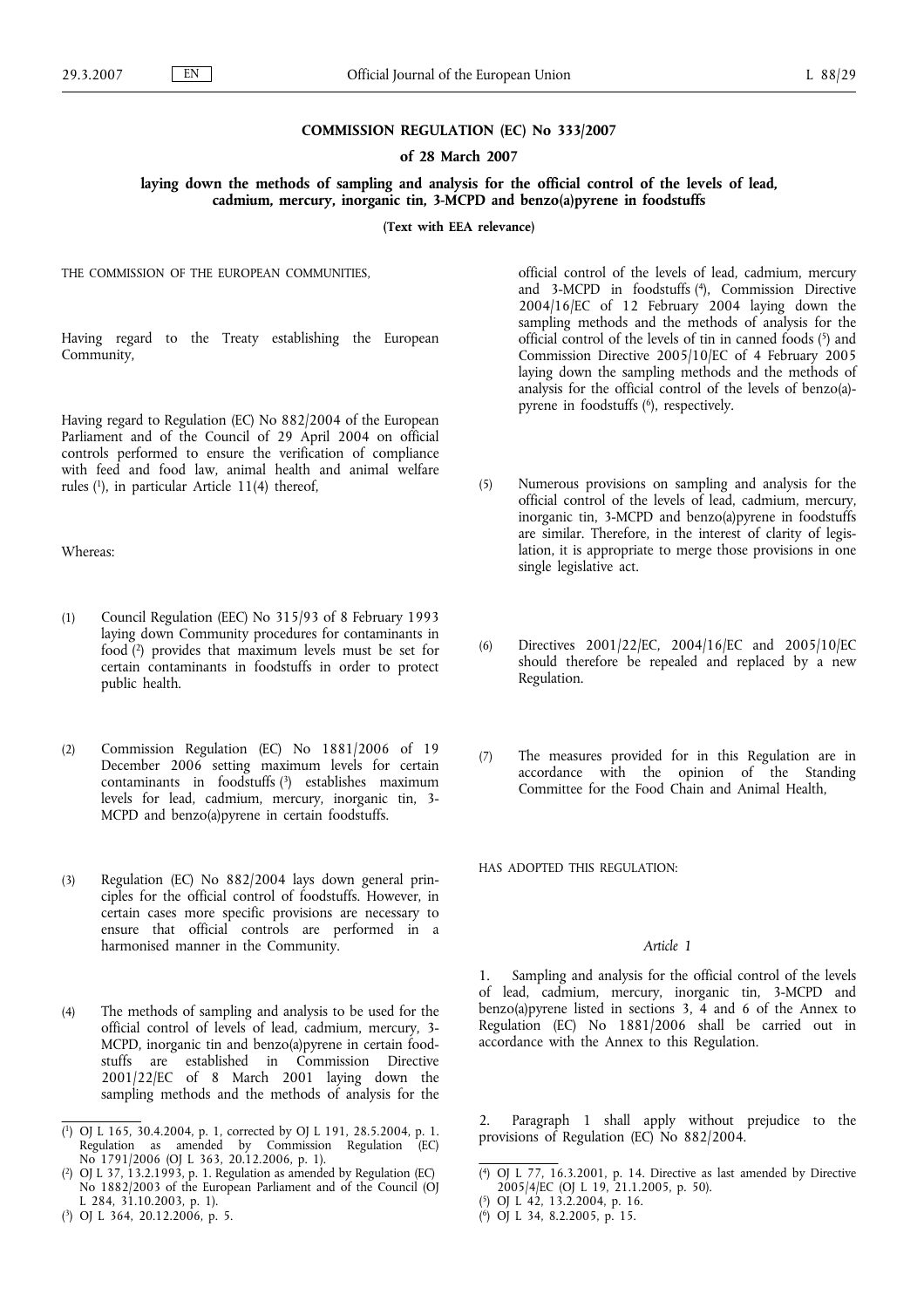*Article 2*

Directives 2001/22/EC, 2004/16/EC and 2005/10/EC are hereby repealed.

*Article 3*

This Regulation shall enter into force on the 20th day following its publication in the *Official Journal of the European Union.*

References to the repealed Directives shall be construed as references to this Regulation.

It shall apply from 1 June 2007.

This Regulation shall be binding in its entirety and directly applicable in all Member States.

Done at Brussels, 28 March 2007.

*For the Commission* Markos KYPRIANOU *Member of the Commission*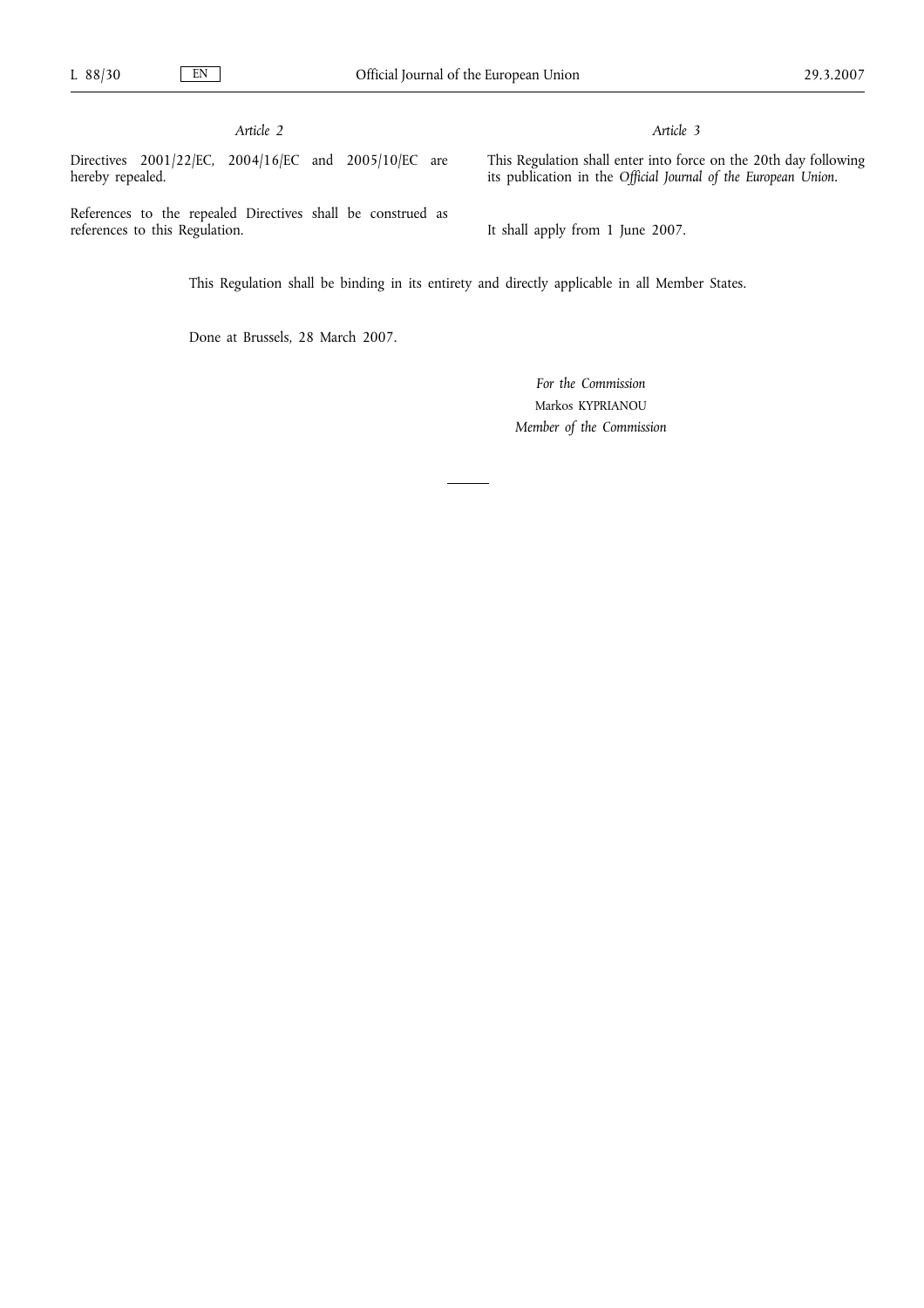# *ANNEX*

# PART A

# **DEFINITIONS**

For the purposes of this Annex, the following definitions shall apply:

| $\text{def}:$        | an identifiable quantity of food delivered at one time and determined by the official to have<br>common characteristics, (such as origin, variety, type of packing, packer, consignor or markings).<br>In the case of fish, also the size of fish shall be comparable; |
|----------------------|------------------------------------------------------------------------------------------------------------------------------------------------------------------------------------------------------------------------------------------------------------------------|
| 'sublot':            | designated part of a large lot in order to apply the sampling method on that designated part. Each<br>sublot must be physically separated and identifiable;                                                                                                            |
|                      | 'incremental sample': a quantity of material taken from a single place in the lot or sublot;                                                                                                                                                                           |
| 'aggregate sample':  | the combined total of all the incremental samples taken from the lot or sublot; aggregate samples<br>shall be considered as representative of the lots or sublots from which they are taken;                                                                           |
| 'laboratory sample': | a sample intended for the laboratory.                                                                                                                                                                                                                                  |

### PART B

# **SAMPLING METHODS**

#### B.1. GENERAL PROVISIONS

## B.1.1. **Personnel**

Sampling shall be performed by an authorised person as designated by the Member State.

# B.1.2. **Material to be sampled**

Each lot or sublot which is to be examined shall be sampled separately.

#### B.1.3. **Precautions to be taken**

In the course of sampling, precautions shall be taken to avoid any changes which would affect the levels of contaminants, adversely affect the analytical determination or make the aggregate samples unrepresentative.

#### B.1.4. **Incremental samples**

As far as possible, incremental samples shall be taken at various places distributed throughout the lot or sublot. Departure from such procedure shall be recorded in the record provided for under point B.1.8. of this Annex.

# B.1.5. **Preparation of the aggregate sample**

The aggregate sample shall be made up by combining the incremental samples.

# B.1.6. **Samples for enforcement, defence and referee purposes**

The samples for enforcement, defence and referee purposes shall be taken from the homogenised aggregate sample unless this conflicts with the rules of the Member States as regards the rights of the food business operator.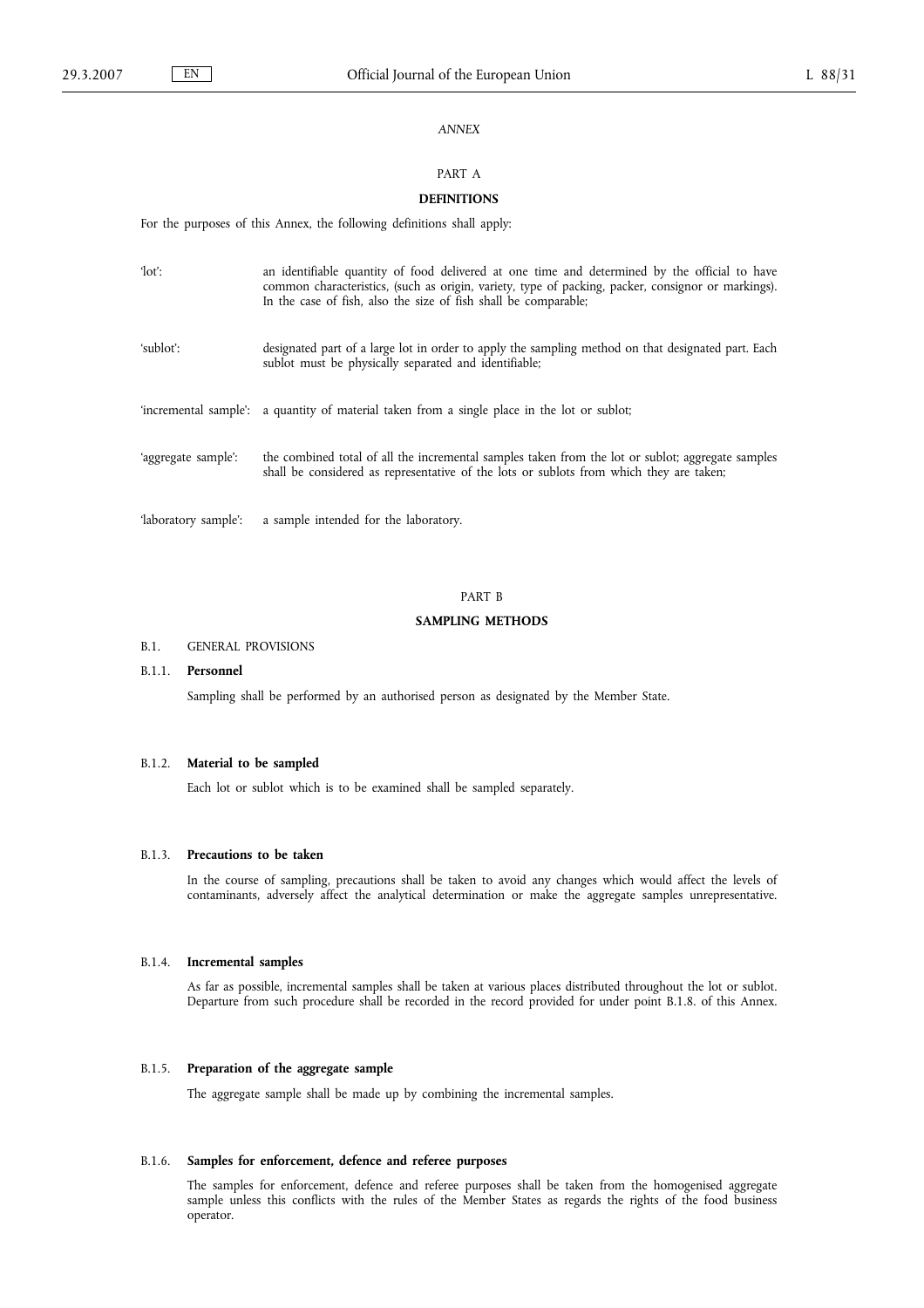#### B.1.7. **Packaging and transmission of samples**

Each sample shall be placed in a clean, inert container offering adequate protection from contamination, from loss of analytes by adsorption to the internal wall of the container and against damage in transit. All necessary precautions shall be taken to avoid any change in composition of the sample which might arise during transportation or storage.

## B.1.8. **Sealing and labelling of samples**

Each sample taken for official use shall be sealed at the place of sampling and identified following the rules of the Member States.

A record shall be kept of each sampling, permitting each lot or sublot to be identified unambiguously (reference to the lot number shall be given) and giving the date and place of sampling together with any additional information likely to be of assistance to the analyst.

#### B.2. SAMPLING PLANS

Large lots shall be divided into sublots on condition that the sublot may be separated physically. For products traded in bulk consignments (e.g. cereals), Table 1 shall apply. For other products Table 2 shall apply. Taking into account that the weight of the lot is not always an exact multiple of the weight of the sublots, the weight of the sublot may exceed the mentioned weight by a maximum of 20 %.

The aggregate sample shall be at least 1 kg or 1 litre except where it is not possible e.g. when the sample consists of 1 package or unit.

The minimum number of incremental samples to be taken from the lot or sublot shall be as given in Table 3.

In the case of bulk liquid products the lot or sublot shall be thoroughly mixed in so far as possible and in so far it does not affect the quality of the product, by either manual or mechanical means immediately prior to sampling. In this case, a homogeneous distribution of contaminants is assumed within a given lot or sublot. It is therefore sufficient to take three incremental samples from a lot or sublot to form the aggregate sample.

The incremental samples shall be of similar weight. The weight of an incremental sample shall be at least 100 grams or 100 millilitres, resulting in an aggregate sample of at least about 1 kg or 1 litre. Departure from this method shall be recorded in the record provided for under point B.1.8. of this Annex.

#### *Table 1*

#### **Subdivision of lots into sublots for products traded in bulk consignments**

| Lot weight (ton)          | Weight or number of sublots |
|---------------------------|-----------------------------|
| $\geq 1500$               | 500 tonnes                  |
| $>$ 300 and $<$ 1 500     | 3 sublots                   |
| $\geq 100$ and $\leq 300$ | 100 tonnes                  |
| ${}_{\leq 100}$           |                             |

#### *Table 2*

#### **Subdivision of lots into sublots for other products**

| Lot weight (ton) | Weight or number of sublots |
|------------------|-----------------------------|
| $\geq 15$        | 15 to 30 tonnes             |
| < 15             |                             |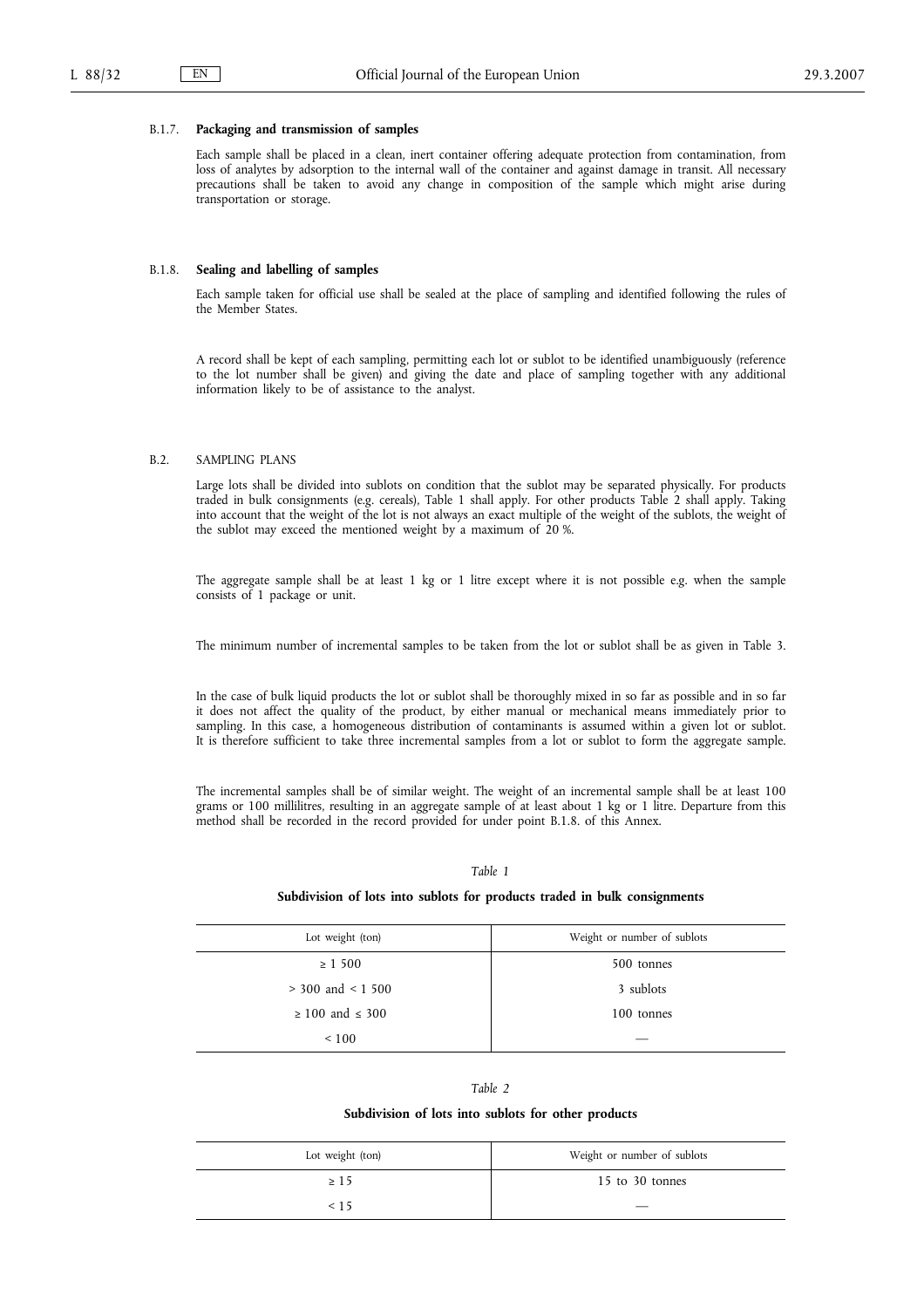| ,, |  |
|----|--|
|----|--|

#### **Minimum number of incremental samples to be taken from the lot or sublot**

| Weight or volume of lot/sublot (in kg or litre) | Minimum number of incremental samples to be taken |
|-------------------------------------------------|---------------------------------------------------|
| < 50                                            |                                                   |
| $\geq 50$ and $\leq 500$                        |                                                   |
| > 500                                           | 10                                                |

If the lot or sublot consists of individual packages or units, then the number of packages or units which shall be taken to form the aggregate sample is given in Table 4.

#### *Table 4*

## **Number of packages or units (incremental samples) which shall be taken to form the aggregate sample if the lot or sublot consists of individual packages or units**

| Number of packages or units in the lot/sublot | Number of packages or units to be taken   |
|-----------------------------------------------|-------------------------------------------|
| $\leq$ 25                                     | at least one package or unit              |
| 26 to 100                                     | about 5 %, at least two packages or units |
| >100                                          | about 5%, at maximum 10 packages or units |

The maximum levels for inorganic tin apply to the contents of each can, but for practical reasons it is necessary to use an aggregate sampling approach. If the result of the test for an aggregate sample of cans is less than, but close to, the maximum level of inorganic tin and if it is suspected that individual cans might exceed the maximum level, then it might be necessary to conduct further investigations.

## B.3. SAMPLING AT RETAIL STAGE

Sampling of foodstuffs at retail stage shall be done where possible in accordance with the sampling provisions set out in points B.1. and B.2. of this Annex.

Where this is not possible, an alternative method of sampling at retail stage may be used provided that it ensures sufficient representativeness for the sampled lot or sublot.

#### PART C

# **SAMPLE PREPARATION AND ANALYSIS**

# C.1. LABORATORY QUALITY STANDARDS

Laboratories shall comply with the provisions of Article 12 of Regulation (EC) No 882/2004 (1).

Laboratories shall participate in appropriate proficiency testing schemes which comply with the 'International Harmonised Protocol for the Proficiency Testing of (Chemical) Analytical Laboratories' ( 2) developed under the auspices of IUPAC/ISO/AOAC.

Laboratories shall be able to demonstrate that they have internal quality control procedures in place. Examples of these are the 'ISO/AOAC/IUPAC Guidelines on Internal Quality Control in Analytical Chemistry Laboratories' ( 3).

<sup>(\*)</sup> As amended by Article 18 of Commission Regulation (EC) No 2076/2005 (OJ L 338, 22.12.2005, p. 83).<br>(\*) The international harmonized protocol for the proficiency testing of analytical chemistry laboratories' by M. Thomp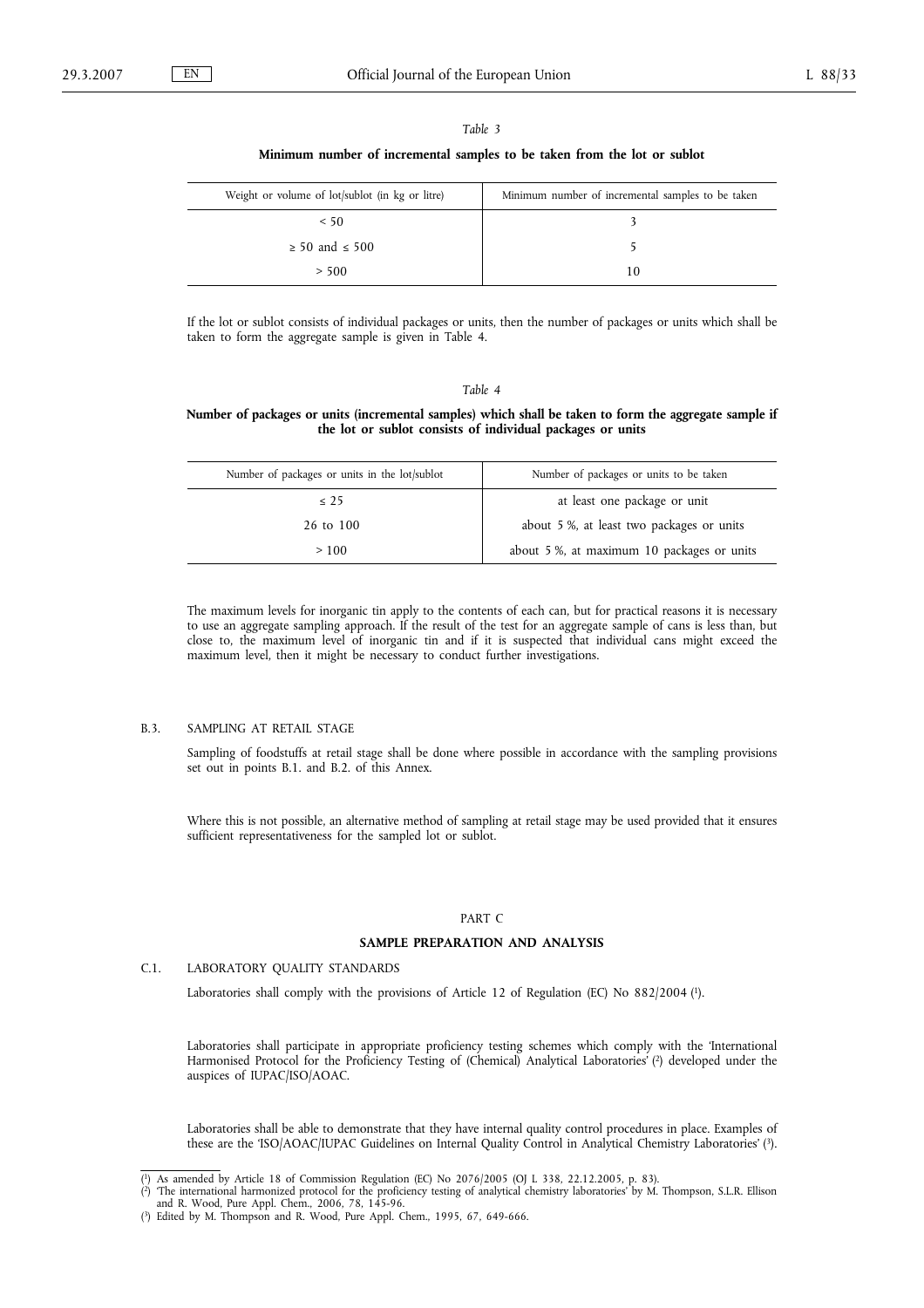Wherever possible the trueness of analysis shall be estimated by including suitable certified reference materials in the analysis.

#### C.2. SAMPLE PREPARATION

#### C.2.1. **Precautions and general considerations**

The basic requirement is to obtain a representative and homogeneous laboratory sample without introducing secondary contamination.

All of the sample material received by the laboratory shall be used for the preparation of the laboratory sample.

Compliance with maximum levels laid down in Regulation (EC) No 1881/2006 shall be established on the basis of the levels determined in the laboratory samples.

#### C.2.2. **Specific sample preparation procedures**

### C.2.2.1. Specific procedures for lead, cadmium, mercury and inorganic tin

The analyst shall ensure that samples do not become contaminated during sample preparation. Wherever possible, apparatus and equipment coming into contact with the sample shall not contain those metals to be determined and be made of inert materials e.g. plastics such as polypropylene, polytetrafluoroethylene (PTFE) etc. These should be acid cleaned to minimise the risk of contamination. High quality stainless steel may be used for cutting edges.

There are many satisfactory specific sample preparation procedures which may be used for the products under consideration. Those described in the CEN Standard 'Foodstuffs — Determination of trace elements — Performance criteria, general considerations and sample preparation' (1) have been found to be satisfactory but others may be equally valid.

In the case of inorganic tin, care shall be taken to ensure that all the material is taken into solution as losses are known to occur readily, particularly because of hydrolysis to insoluble hydrated Sn(IV) oxide species.

## C.2.2.2. Specific procedures for  $benzo(a)pyren$ e

The analyst shall ensure that samples do not become contaminated during sample preparation. Containers shall be rinsed with high purity acetone or hexane before use to minimise the risk of contamination. Wherever possible, apparatus and equipment coming into contact with the sample shall be made of inert materials such as aluminium, glass or polished stainless steel. Plastics such as polypropylene or PTFE shall be avoided because the analyte can adsorb onto these materials.

### C.2.3. **Treatment of the sample as received in the laboratory**

The complete aggregate sample shall be finely ground (where relevant) and thoroughly mixed using a process that has been demonstrated to achieve complete homogenisation.

#### C.2.4. **Samples for enforcement, defence and referee purposes**

The samples for enforcement, defence and referee purposes shall be taken from the homogenised material unless this conflicts with the rules of the Member States on sampling as regards the rights of the food business operator.

<sup>(</sup> 1) Standard EN 13804:2002, 'Foodstuffs — Determination of trace elements — Performance criteria, general considerations and sample preparation', CEN, Rue de Stassart 36, B-1050 Brussels.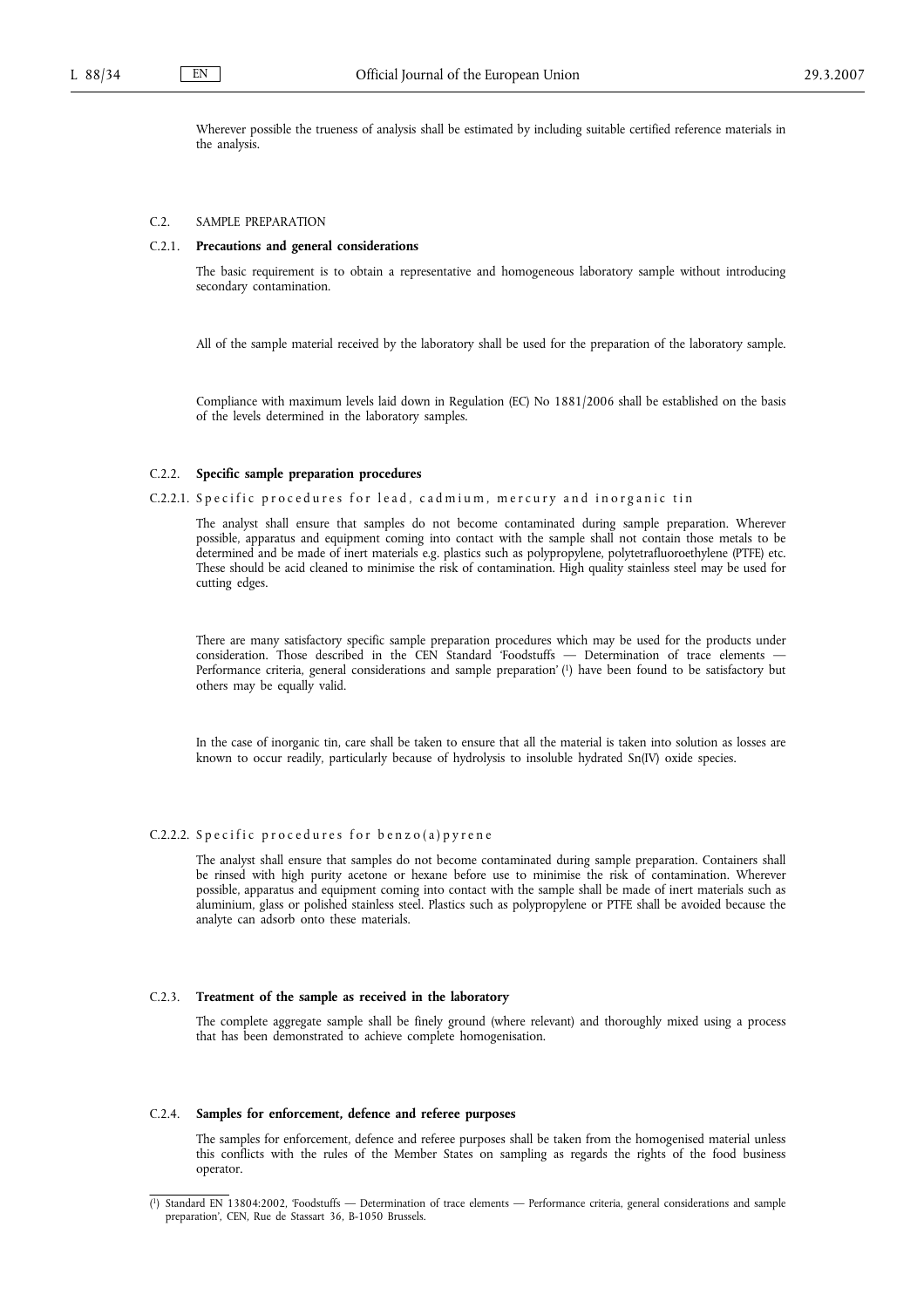## C.3. METHODS OF ANALYSIS

## C.3.1. **Definitions**

The following definitions shall apply:

- 'r' = Repeatability the value below which the absolute difference between single test results obtained under repeatability conditions (i.e., same sample, same operator, same apparatus, same laboratory, and short interval of time) may be expected to lie within a specific probability (typically 95 %) and hence  $r = 2.8 \times s_r$ .
- 'sr' = Standard deviation calculated from results generated under repeatability conditions.
- 'RSDr' = Relative standard deviation calculated from results generated under repeatability conditions  $[(s_r/\overline{x}) \times 100].$
- 'R' = Reproducibility the value below which the absolute difference between single test results obtained under reproducibility conditions (i.e., on identical material obtained by operators in different laboratories, using the standardised test method), may be expected to lie within a certain probability (typically 95 %);  $R = 2.8 \times s_R$ .
- $s_R'$  = Standard deviation, calculated from results under reproducibility conditions.
- 'RSDR' = Relative standard deviation calculated from results generated under reproducibility conditions  $[(s_R/\overline{x}) \times 100]$ .
- 'LOD' = Limit of detection, smallest measured content, from which it is possible to deduce the presence of the analyte with reasonable statistical certainty. The limit of detection is numerically equal to three times the standard deviation of the mean of blank determinations ( $n > 20$ ).
- 'LOQ' = Limit of quantification, lowest content of the analyte which can be measured with reasonable statistical certainty. If both accuracy and precision are constant over a concentration range around the limit of detection, then the limit of quantification is numerically equal to six or 10 times the standard deviation of the mean of blank determinations ( $n > 20$ ).
- 'HORRAT<sub>r</sub>' = The observed RSD<sub>r</sub> divided by the RSD<sub>r</sub> value estimated from the Horwitz equation (1) using the assumption  $r = 0.66R$ .
- 'HORRAT<sub>R</sub>' = The observed RSD<sub>R</sub> value divided by the  $RSD_R$  value calculated from the Horwitz equation.
- 'u' = Standard measurement uncertainty.
- 'U' = The expanded measurement uncertainty, using a coverage factor of 2 which gives a level of confidence of approximately 95 % ( $U = 2u$ ).
- 'Uf' = Maximum standard measurement uncertainty.

#### C.3.2. **General requirements**

Methods of analysis used for food control purposes shall comply with the provisions of points 1 and 2 of Annex III to Regulation (EC) No 882/2004.

Methods of analysis for total tin are appropriate for official control on inorganic tin levels.

For the analysis of lead in wine, Commission Regulation (EEC) No 2676/90 (2) lays down the method to be used in chapter 35 of its Annex.

### C.3.3. **Specific requirements**

C.3.3.1. Performance criteria

Where no specific methods for the determination of contaminants in foodstuffs are prescribed at Community level, laboratories may select any validated method of analysis (where possible, the validation shall include a certified reference material) provided the selected method meets the specific performance criteria set out in Tables 5 to 7.

<sup>(</sup> 1) M. Thompson, Analyst, 2000, 125, 385-386.

<sup>(</sup> 2) OJ L 272, 3.10.1990, p. 1. Regulation as last amended by Regulation (EC) No 1293/2005 (OJ L 205, 6.8.2005, p. 12).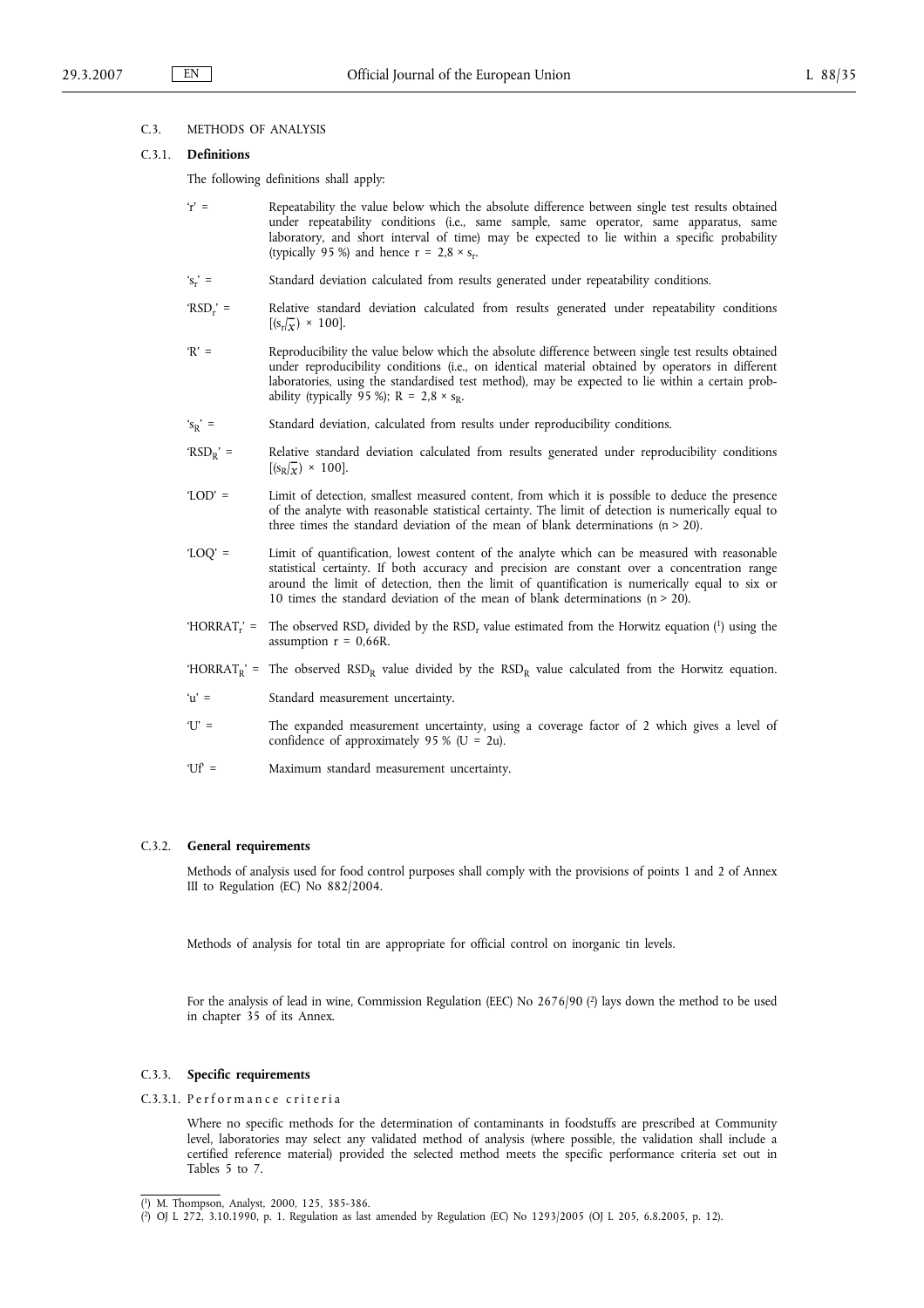# *Table 5*

# **Performance criteria for methods of analysis for lead, cadmium, mercury and inorganic tin**

| Parameter     | Value/Comment                                                                                                                                                                                                                                                                     |
|---------------|-----------------------------------------------------------------------------------------------------------------------------------------------------------------------------------------------------------------------------------------------------------------------------------|
| Applicability | Foods specified in Regulation (EC) No 1881/2006                                                                                                                                                                                                                                   |
| LOD           | For inorganic tin less than $5 \text{ mg/kg}$ .<br>For other elements less than one tenth of the<br>maximum level in Regulation (EC) No 1881/2006,<br>except if the maximum level for lead is less than<br>100 µg/kg. For the latter, less than one fifth of the<br>maximum level |
| LOQ           | For inorganic tin less than 10 mg/kg.<br>For other elements less than one fifth of the maximum<br>level in Regulation (EC) No 1881/2006, except if the<br>maximum level for lead is less than $100 \mu g/kg$ . For the<br>latter, less than two fifth of the maximum level        |
| Precision     | HORRAT <sub>r</sub> or HORRAT <sub>R</sub> values of less than 2                                                                                                                                                                                                                  |
| Recovery      | The provisions of point D.1.2. apply                                                                                                                                                                                                                                              |
| Specificity   | Free from matrix or spectral interferences                                                                                                                                                                                                                                        |

# *Table 6*

# **Performance criteria for methods of analysis for 3-MCPD**

| Criterion    | Recommended Value                                | Concentration             |
|--------------|--------------------------------------------------|---------------------------|
| Field blanks | Less than the LOD                                |                           |
| Recovery     | 75 to 110 %                                      | all                       |
| LOD          | 5 µg/kg (or less) on a dry matter<br>basis       |                           |
| LOQ          | 10 $\mu$ g/kg (or less) on a dry matter<br>basis |                           |
| Precision    | $<$ 4 $\mu$ g/kg                                 | $20 \text{ \textmu g/kg}$ |
|              | $< 6$ µg/kg                                      | $30 \text{ \textmu g/kg}$ |
|              | $<$ 7 $\mu$ g/kg                                 | $40 \text{ µg/kg}$        |
|              | $< 8 \mu g/kg$                                   | $50 \text{ \textmu g/kg}$ |
|              | $< 15 \mu g/kg$                                  | $100 \text{ µg/kg}$       |

# *Table 7*

# **Performance criteria for methods of analysis for benzo(a)pyrene**

| Parameter     | Value/Comment                                                                     |
|---------------|-----------------------------------------------------------------------------------|
| Applicability | Foods specified in Regulation (EC) No 1881/2006                                   |
| LOD.          | Less than $0.3 \mu g/kg$                                                          |
| LOQ           | Less than $0.9 \mu g/kg$                                                          |
| Precision     | HORRAT <sub>r</sub> or HORRAT <sub>R</sub> values of less than 2                  |
| Recovery      | 50 to 120 %                                                                       |
| Specificity   | Free from matrix or spectral interferences, verification<br>of positive detection |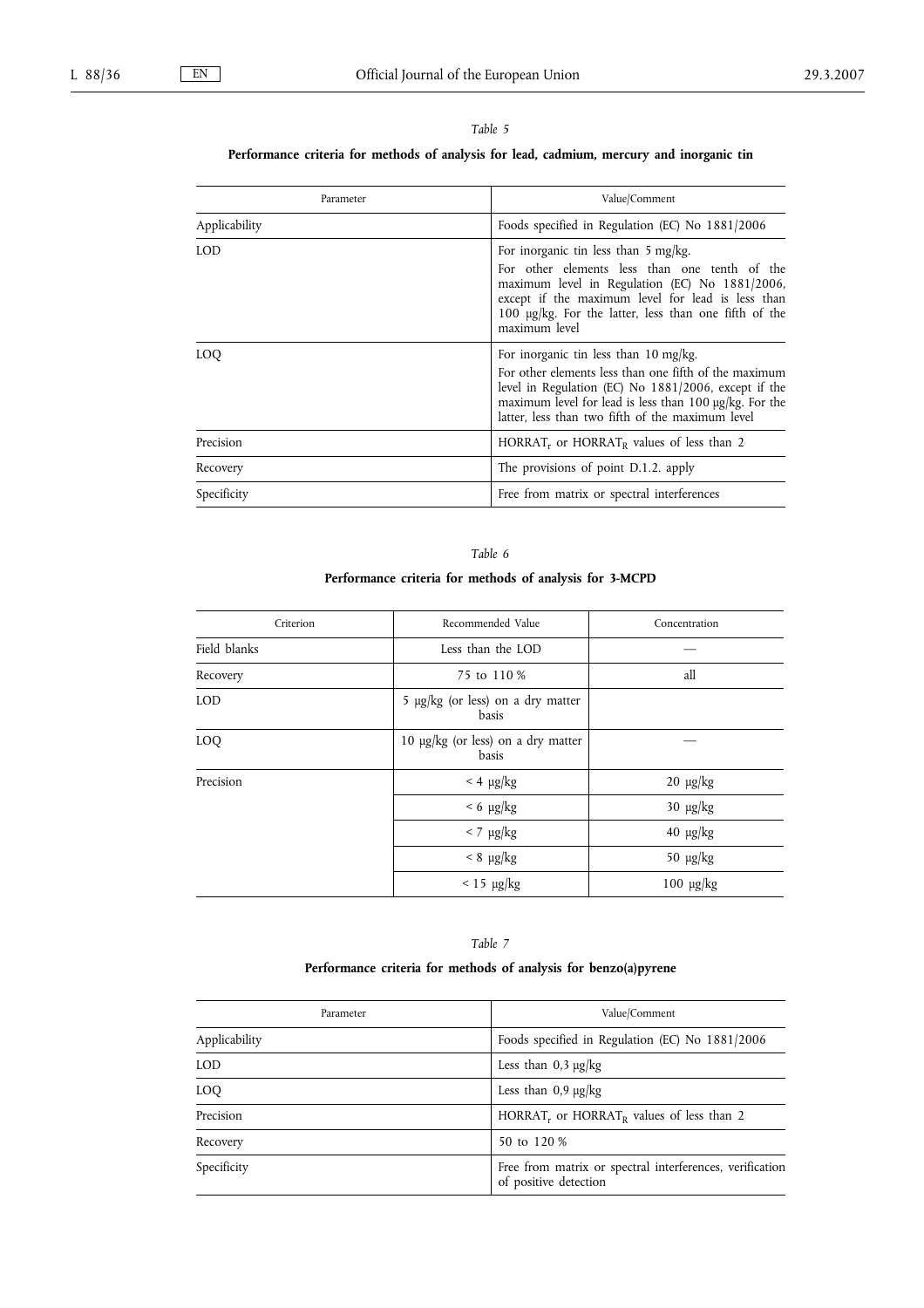## C.3.3.2. 'Fitness-for-purpose' approach

Where a limited number of fully validated methods of analysis exist, alternatively, a 'fitness-for-purpose' approach may be used to assess the suitability of the method of analysis. Methods suitable for official control must produce results with standard measurement uncertainties less than the maximum standard measurement uncertainty calculated using the formula below:

$$
Uf = \sqrt{(LOD/2)^2 + (\alpha C)^2}
$$

ffiffiffiffiffiffiffiffiffiffiffiffiffiffiffiffiffiffiffiffiffiffiffiffiffiffiffiffiffiffiffiffiffiffiffiffi

where:

Uf is the maximum standard measurement uncertainty (μg/kg);

LOD is the limit of detection of the method (μg/kg);

C is the concentration of interest (μg/kg);

α is a numeric factor to be used depending on the value of C. The values to be used are given in Table 8.

## *Table 8*

## **Numeric values to be used for α as constant in formula set out in this point, depending on the concentration of interest**

| C $(\mu g/kg)$  | α    |
|-----------------|------|
| $\leq 50$       | 0,2  |
| 51 to 500       | 0,18 |
| 501 to 1 000    | 0,15 |
| 1 001 to 10 000 | 0,12 |
| >10000          | 0,1  |

## PART D

## **REPORTING AND INTERPRETATION OF RESULTS**

### D.1. REPORTING

### D.1.1. **Expression of results**

The results shall be expressed in the same units and with the same number of significant figures as the maximum levels laid down in Regulation (EC) No 1881/2006.

# D.1.2. **Recovery calculations**

If an extraction step is applied in the analytical method, the analytical result shall be corrected for recovery. In this case the level of recovery must be reported.

In case no extraction step is applied in the analytical method (e.g. in case of metals), the result may be reported uncorrected for recovery if evidence is provided by ideally making use of suitable certified reference material that the certified concentration allowing for the measurement uncertainty is achieved (i.e. high accuracy of the measurement). In case the result is reported uncorrected for recovery this shall be mentioned.